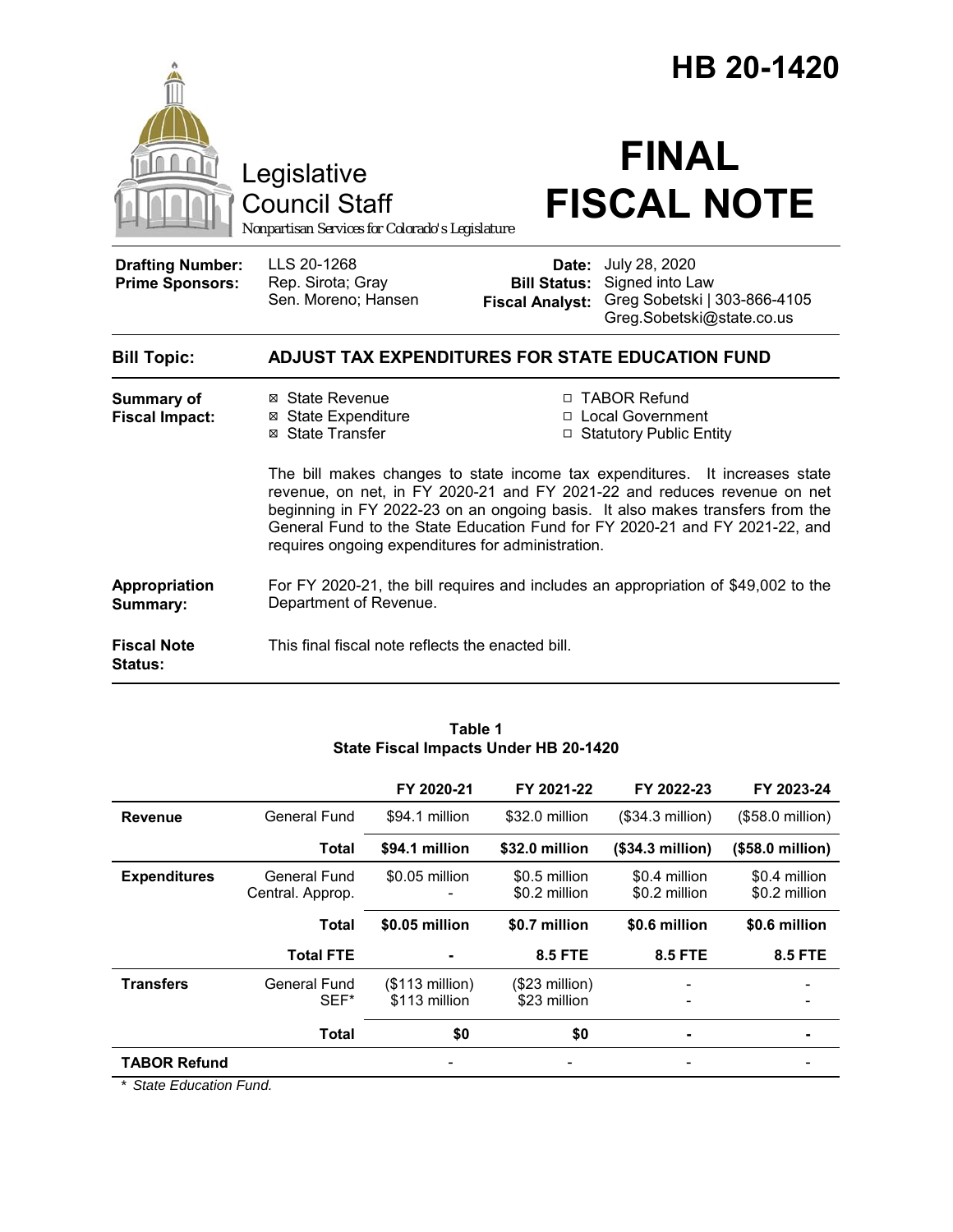# **Summary of Legislation**

The bill makes changes to state income tax expenditures, discussed below, and requires transfers from the General Fund to the State Education Fund (SEF) of \$113 million on March 1, 2021, and \$23 million on March 1, 2022.

**Income taxes** — **CARES provisions.** For tax year 2020, the bill requires additions to the taxable income of pass-through businesses and C corporations. For the purposes of computing state taxable income, these additions effectively reverse certain expanded income tax deductions allowed under the federal Coronavirus Aid, Relief, and Economic Security Act (CARES Act). These are as follows:

- pass-through businesses that claim an expanded federal net operating loss (NOL) deduction are required to add to their taxable income an amount equal to the portion of the deduction that is attributable to Section 2303 of the CARES Act;
- pass-through business owners that claim an excess business loss deduction are required to add to their taxable income an amount equal to the portion of the deduction that exceeded the limitation in the Tax Cuts and Jobs Act of 2017 (TCJA), as allowed by Section 2304 of the CARES Act;
- pass-through business owners and C corporations that claim a business interest income deduction are required to add to their taxable income an amount equal to the portion of the deduction that exceeded the limitation in the TCJA, as allowed by Section 2306 of the CARES Act.

The bill also requires that NOL deductions for 2018 and later tax years remain limited by provisions in the TCJA that had been relaxed in the CARES Act. More information on the relevant provisions of the CARES Act and subsequent Department of Revenue (DOR) rulemaking related thereto can be found in the Background section of this fiscal note.

**Income taxes** — **qualified business income.** For 2021 and 2022, the bill requires pass-through business owners who claim a federal qualified business income deduction, as allowed under the TCJA, to add back the amount of the deduction for the purposes of computing their state taxable income, if their adjusted gross income (AGI) exceeds \$500,000 (for single filers) or \$1,000,000 (for married taxpayers filing jointly). Taxpayers who report farm income on their federal tax return are exempt from the requirement to add back this deduction.

**Income taxes** — **earned income tax credit.** Under current law, the Colorado earned income tax credit (EITC) is allowed to taxpayers who are allowed the federal EITC, and is equal to 10 percent of the federal EITC. Beginning in tax year 2021, the bill extends the state EITC to taxpayers who would otherwise qualify for the federal EITC but who are disqualified from doing so because they, their spouse, or one or their dependents does not have a valid social security number. Beginning in tax year 2022, the bill increases the state EITC to 15 percent of the federal EITC.

# **Background**

**Taxable income.** Colorado taxable income is equal to federal taxable income as modified in state law. Changes to federal taxable income by default change Colorado taxable income, unless state law or rule exists to preclude or alter the change.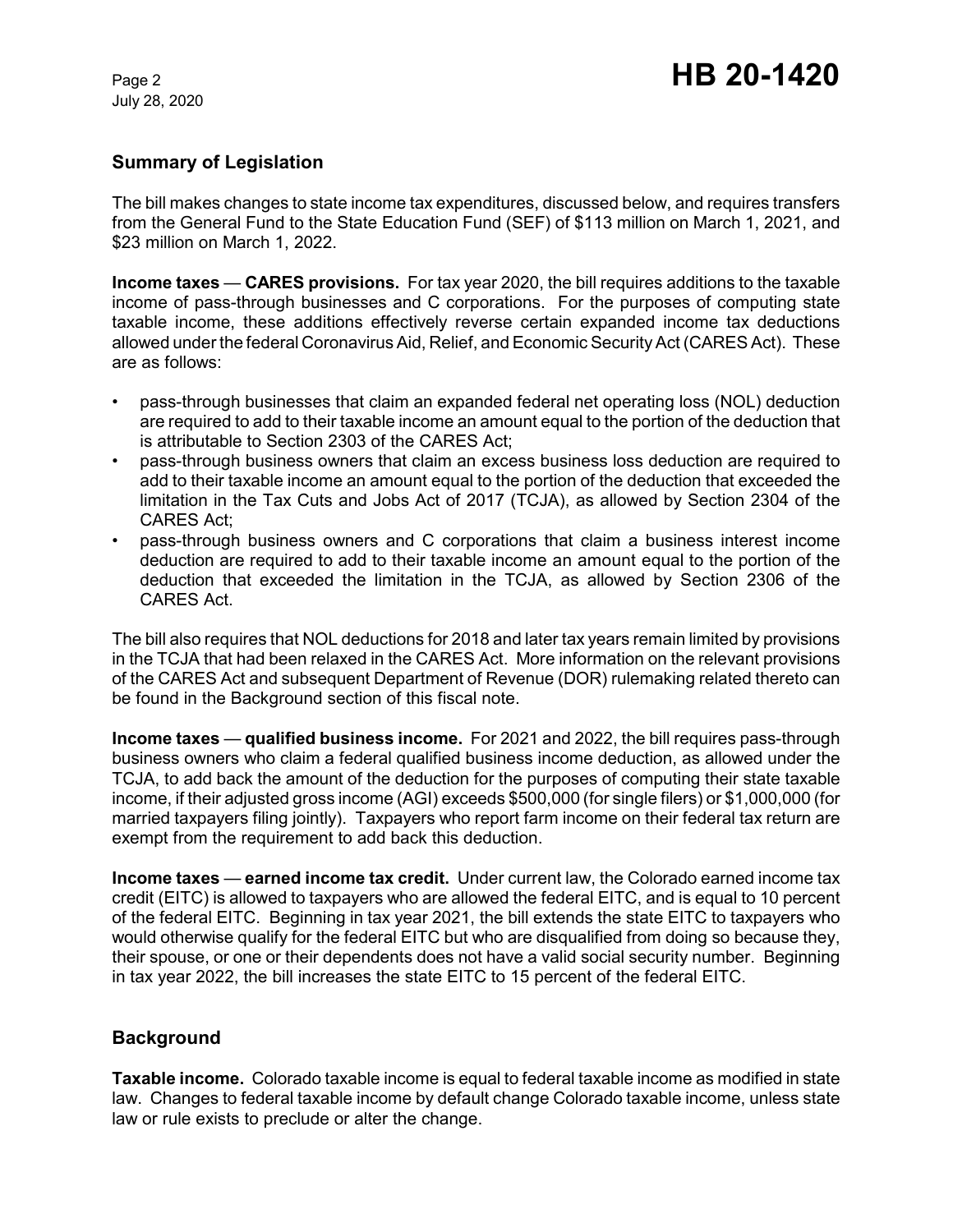**CARES Act.** The federal CARES Act became law on March 27, 2020. Among other provisions, the CARES Act made the following tax policy changes that are addressed in this bill:

- Section 2303 of the CARES Act allows NOLs arising in 2018 through 2020 to be carried back for up to five preceding tax years. Under preexisting federal law enacted in the TCJA, NOLs arising in 2018 and later years were restricted such that they could limit pre-NOL taxable income by up to 80 percent, rather than by up to 100 percent for NOLs arising in 2017 and earlier years. Section 2303 of the CARES Act delays implementation of the 80 percent limitation until 2021, allowing NOLs that arise in tax years 2018 through 2020 to be applied to reduce taxable income by up to 100 percent in those years. Finally, Section 2303 changes the base amount from which 80 percent is calculated, by allowing NOLs to reduce taxable income calculated before a taxpayer's NOL, qualified business income, and foreign-derived income deductions by up to 80 percent.
- Beginning in 2018, preexisting federal law enacted in the TCJA limited the amount by which deductions of pass-through business losses could reduce a taxpayer's non-business income, with the business loss exceeding the limit declared an excess business loss to be applied as an NOL deduction in a later tax year. Section 2304 of the CARES Act delays the TCJA excess business loss limitation until 2021, allowing deductions of unlimited business losses for tax years 2018 through 2020.
- Beginning in 2018, preexisting federal law enacted in the TCJA limited deductible business interest income to 30 percent, rather than the 50 percent limit that had applied for 2017 and earlier years. Section 2306 of the CARES Act delays the 30 percent limitation until 2021, allowing a 50 percent deduction for tax years 2018 through 2020.

The CARES Act provisions together reduce federal taxable income for tax years 2018 through 2020, allowing taxpayers who have already filed returns for 2018 and 2019 to file amended returns and claim income tax refunds for these years. For 2021 and future tax years, Section 2303 of the CARES Act reduces federal taxable income for taxpayers who are able to claim a larger NOL deduction as a result of modifications to the 80 percent limitation.

**DOR emergency rules.** On June 2, 2020, DOR adopted two emergency rules that together define "internal revenue code", for the purpose of determining federal taxable income, which is used to determine Colorado taxable income. Under the emergency rules, "internal revenue code" is defined to exclude federal statutory changes enacted after the end of a tax year. Pursuant to this change, DOR is expected to disallow amended returns filed to reduce taxable income for tax years 2018 and 2019 under the CARES Act. Accordingly, under current law and rule, the above provisions of the CARES Act are not expected to decrease state revenue for tax years 2018 or 2019.

**Qualified business income deduction.** The TCJA allows a federal income tax deduction for qualified business income for tax years 2018 through 2025. Taxpayers who earn income from ownership of some sole proprietorships, partnerships, limited liability corporations treated as sole proprietorships or partnerships for tax purposes, and S corporations ("pass-through businesses") are able to deduct 20 percent of such income when calculating their federal taxable income. For taxpayers whose income exceeds an inflation-adjusted threshold in federal law, additional limitations apply concerning the nature of the business and the amount it pays in wages. For tax year 2020, the threshold is \$163,300 for single filers or \$326,600 for joint filers.

**Federal and state earned income tax credits.** The federal EITC is available for taxpayers with earned income, such as income from wages or salaries, disability benefits received prior to the minimum retirement age, and some business income, whose earned income and AGI both fall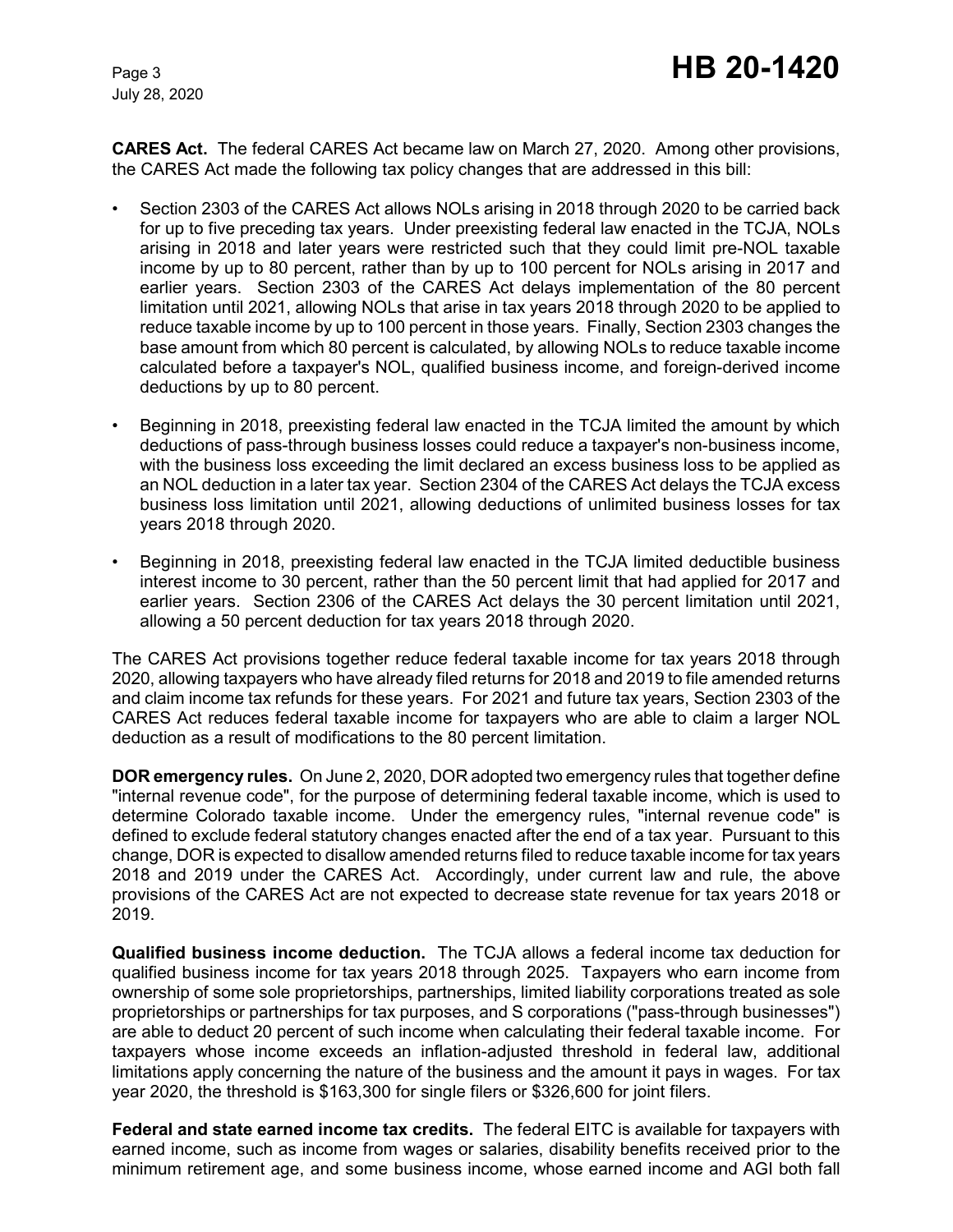below thresholds set in federal law. Thresholds depend on a taxpayer's filing status and number of qualifying children. For example, for 2020, a taxpayer filing singly or as a head of household is able to claim the credit if their income falls below \$15,820 with no children, \$41,756 with one child, \$47,440 with two children, or \$50,954 with three or more children. Benefits likewise depend on a taxpayer's AGI, filing status, and number of qualifying children. For 2020, the maximum credit amount ranges from \$538 for taxpayers with no children to \$6,660 for taxpayers with three or more children. A taxpayer and the spouse and/or dependents listed on their tax return must have a valid social security number in order to claim the federal EITC.

Under current law, Colorado taxpayers are able to claim a refundable state EITC equal to 10 percent of their federal EITC. A Colorado taxpayer must qualify for the federal EITC in order to claim the state EITC, meaning that they must also have a valid social security number.

## **Assumptions**

**Current law.** This fiscal note presents the fiscal impact of the bill relative to current law. For the purposes of this fiscal note, current law includes the emergency rules adopted by DOR governing the state's administration of expanded federal income tax deductions in the CARES Act. To the extent that the bill changes statute to match DOR's administration of the CARES Act, it is treated as a codification of current practice with no new discrete fiscal impact.

**Economic forecast.** All revenue estimates assume future economic activity consistent with the May 2020 Legislative Council Staff forecast update.

### **State Revenue**

The bill is expected to increase General Fund revenue by \$94.1 million in FY 2020-21 and \$32.0 million in FY 2021-22, and to decrease General Fund revenue by \$34.3 million in FY 2022-23 and \$58.0 million in FY 2023-24 and subsequent years. Revenue impacts are presented in Table 2 and discussed below. The bill affects income tax revenue, which is subject to TABOR.

|                                  | FY 2020-21**             | FY 2021-22       | FY 2022-23                | FY 2022-23                |
|----------------------------------|--------------------------|------------------|---------------------------|---------------------------|
| <b>Income Tax Provisions</b>     |                          |                  |                           |                           |
| CARES Section 2303               | \$5.0 million            | ***              | ***                       | ***                       |
| CARES Section 2304               | \$72.8 million           | \$17.7 million   | \$0                       | \$0                       |
| CARES Section 2306               | \$2.0 million            | \$5.4 million    | \$0                       | \$0                       |
| <b>Qualified Business Income</b> | \$19.5 million           | \$43.2 million   | \$23.7 million            | \$0                       |
| EITC - Expanded Eligibility      | $($5.2 \text{ million})$ | (\$13.1 million) | $($15.7 \text{ million})$ | $($15.7 \text{ million})$ |
| EITC - Additional Credit         |                          | (\$21.1 million) | (\$42.3 million)          | (\$42.3 million)          |
| Total                            | \$94.1 million           | \$32.0 million   | (\$34.3 million)          | (\$58.0 million)          |

**Table 2 Revenue Impacts Through FY 2022-22 Under HB 20-1420**\*

*\* Totals may not sum due to rounding.*

*\*\* Values shown for FY 2020-21 include impacts of the bill's CARES-related provisions that may arise in FY 2019-20 on an accrual accounting basis depending on executive branch accrual accounting. Any FY 2019-20 impacts are assumed to affect the beginning General Fund balance for FY 2020-21.*

*\*\*\* Indeterminate revenue increase, see discussion below.*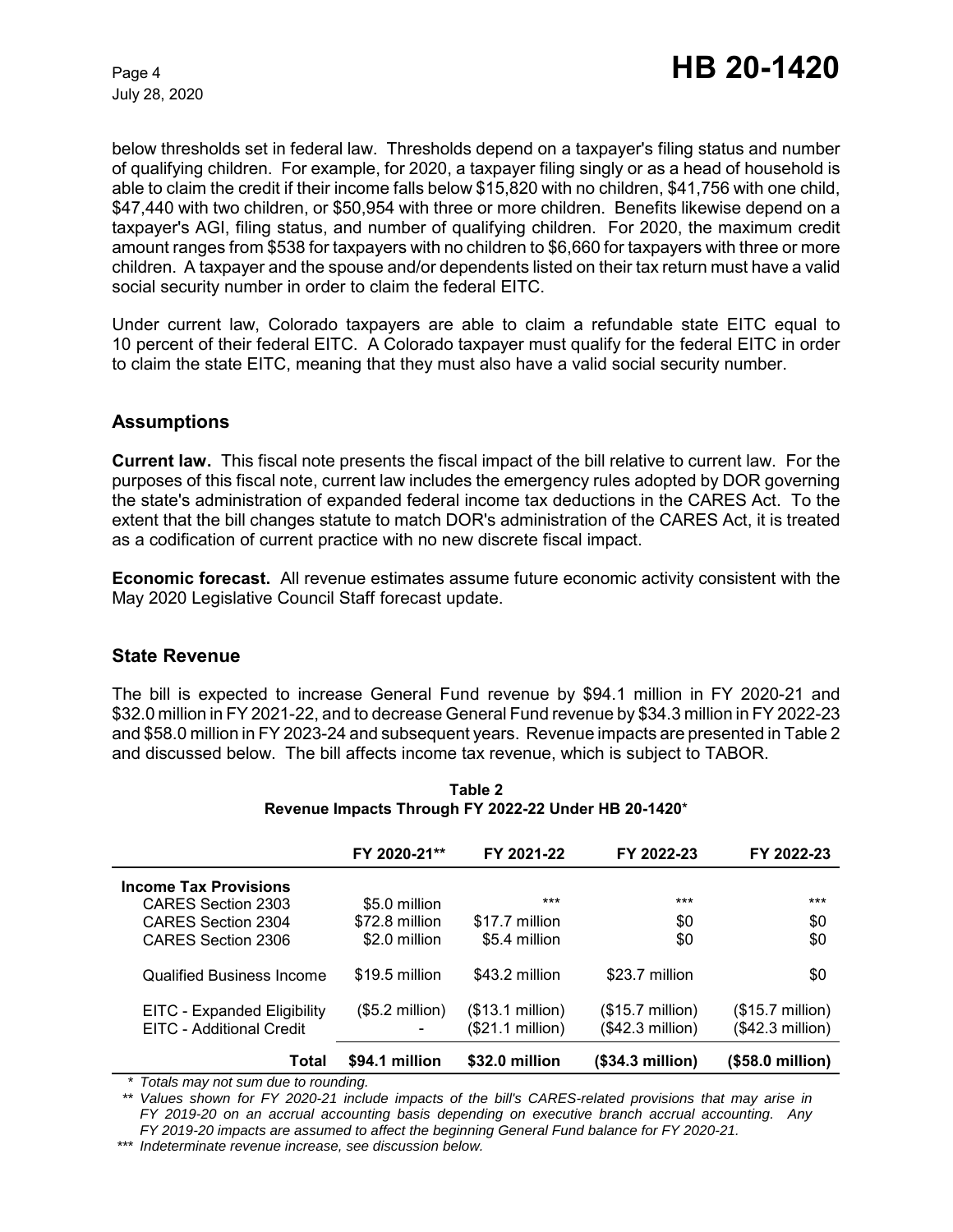**CARES provisions.** Table 2 presents expected revenue increases from provisions in the bill that reverse revenue decreases that would otherwise be expected for tax year 2020 under the CARES Act. Relative to the estimates shown in Table 2, the May 2020 LCS forecast assumed larger decreases especially in relation to CARES Section 2303, concerning NOLs, and CARES Section 2306, concerning business interest income deductions. However, because the revenue decreases expected under these sections of the CARES Act were mostly attributable to retroactive modifications to taxable income for 2018 and 2019, they are assumed to be reversed pursuant to DOR emergency rules adopted on June 2, 2020, and are mostly excluded from this fiscal note.

For tax year 2021 and subsequent years, the bill increases state revenue because it reverses a provision in CARES Section 2303 that had relaxed the limitation on NOL deductions. Specifically, the CARES Act allows taxpayers to use an NOL carried forward from an earlier tax year to reduce taxable income by up to 80 percent of taxable income calculated before application of the NOL deduction, the qualified business income deduction, and the foreign-derived income deduction. This bill reverses the exclusion of the latter two deductions from this calculation, allowing taxpayers to reduce taxable income only by up to 80 percent of taxable income calculated before application of the NOL deduction. For taxpayers who take the qualified business income deduction and/or the foreign-derived income deduction, and who carry forward sufficiently large NOLs to reduce taxable income by more than 80 percent, the provision in this bill will increase revenue. Data and information are not currently available to calculate this impact, as the qualified business income deduction was first allowed in 2018 and no taxpayer-level information concerning the deduction has yet been shared by the federal government with the state government. The provision is assessed as causing an indeterminate ongoing revenue increase relative to what would otherwise have been expected under the CARES Act and may be updated as additional information becomes available.

**Qualified business income deduction.** Table 2 presents the revenue increase expected to result from the requirement that certain taxpayers add back their federal qualified business income deduction when calculating their Colorado taxable income for tax years 2021 and 2022. The revenue increases for FY 2020-21 and FY 2022-23 represent half-year impacts for tax years 2021 and 2022, respectively, on an accrual accounting basis. The bill requires the add back for taxpayers whose adjusted gross income exceeds \$500,000 (for single filers) or \$1,000,000 (for joint filers). Estimates are based on limited national level data for actual deductions claimed for tax year 2018.

**Earned income tax credit.** Table 2 presents revenue reductions expected to result from extending the state EITC to taxpayers without valid social security numbers beginning in tax year 2021 and from increasing the state EITC to 15 percent of the federal EITC beginning in tax year 2022. Estimates are based on state data for actual credits allowed for tax year 2017, as well as for state income tax filers using an individual taxpayer identification number (ITIN) in lieu of a social security number with incomes in the EITC eligibility range.

The estimates for FY 2020-21 and FY 2021-22 represent half-year impacts for the extension of the EITC to ITIN filers for tax year 2021 and for the expansion of the EITC to 15 percent of the federal credit for tax year 2022, respectively, on an accrual accounting basis. The impact of expanding the EITC to 15 percent of the federal EITC for filers without valid social security numbers is presented on the line labeled "Expanded Eligibility" in Table 2, and is not double counted on the line labeled "Additional Credit."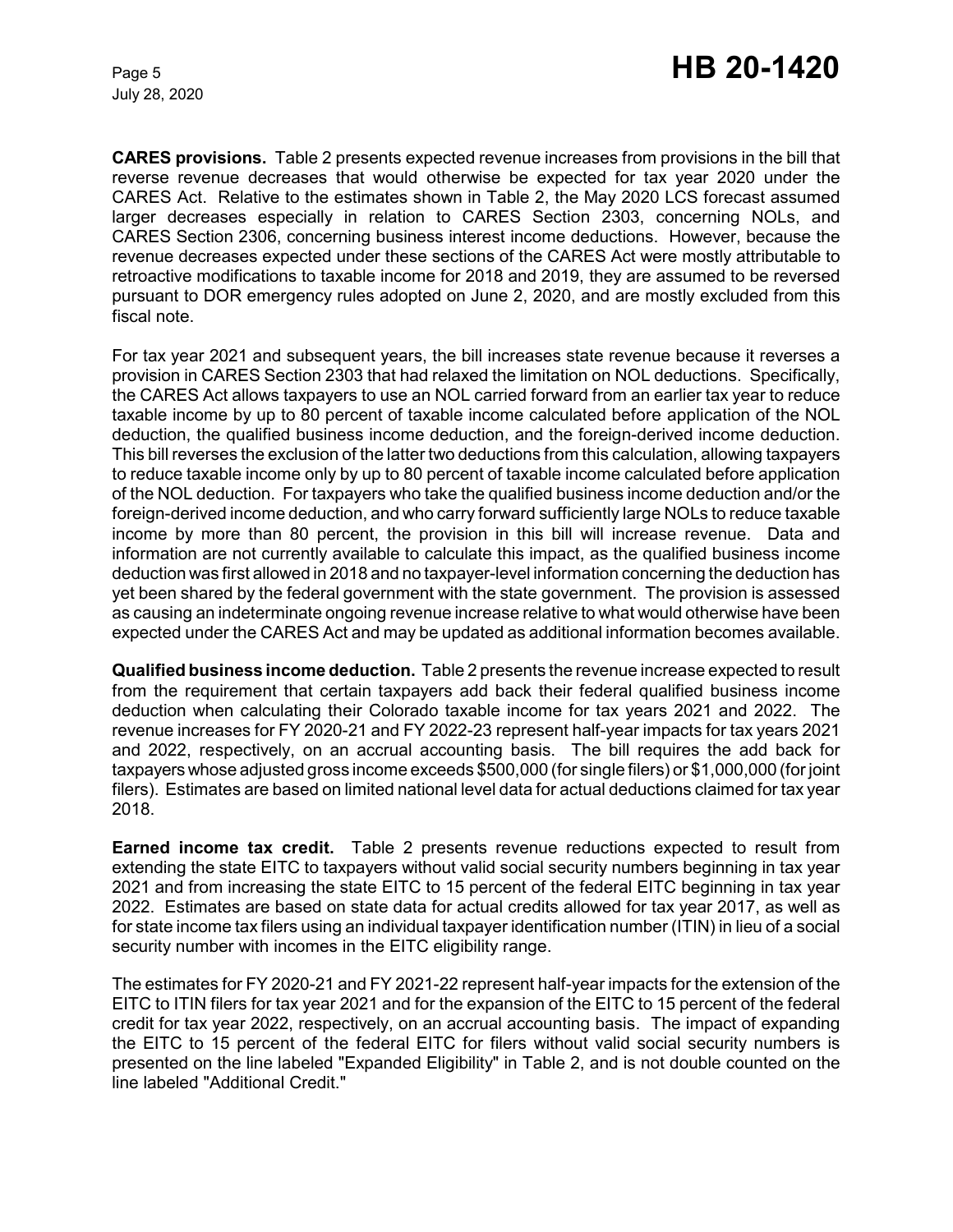## **State Transfers**

The bill transfers \$113 million from the General Fund to the SEF in FY 2020-21 and \$23 million from the General Fund to the SEF in FY 2021-22.

### **State Expenditures**

The bill is expected to increase General Fund expenditures by the amounts shown in Table 3 and discussed below.

|                                     | FY 2020-21 | FY 2021-22     | FY 2022-23     | FY 2023-24     |
|-------------------------------------|------------|----------------|----------------|----------------|
| <b>Department of Revenue</b>        |            |                |                |                |
| <b>Personal Services</b>            |            | \$424,441      | \$422,817      | \$422,817      |
| <b>Operating Expenses</b>           |            | \$12,555       | \$11,475       | \$11,475       |
| <b>Capital Outlay Costs</b>         |            | \$55,800       |                |                |
| <b>Computer Programming</b>         | \$22,500   | \$24,075       |                |                |
| <b>Computer and Related Testing</b> | \$26,502   | \$27,087       | \$874          | \$874          |
| Data Reporting                      |            | \$4,608        | \$4,608        | \$4,608        |
| Tax Form Changes                    |            | \$266          |                |                |
| <b>Centrally Appropriated Costs</b> |            | \$175,547      | \$175,401      | \$175,401      |
| <b>Total Cost</b>                   | \$49,002   | \$724,379      | \$615,175      | \$615,175      |
| <b>Total FTE</b>                    |            | <b>8.5 FTE</b> | <b>8.5 FTE</b> | <b>8.5 FTE</b> |

#### **Table 3 Expenditures Under HB 20-1420**

**State Education Fund.** Revenue transferred to the SEF is assumed to be available for expenditure pursuant to future school finance acts. These expenditures are not identified in this fiscal note.

**Department of Revenue.** Expenditures for the department are expected to total \$0.05 million in FY 2020-21, \$0.7 million in FY 2021-22, and \$0.6 million in FY 2022-23 and FY 2023-24. Most expenditures are attributable to the addition of staff, including expenditures for personal services, operating expenses, capital outlay costs, and centrally appropriated costs.

DOR workload is expected to increase to process:

- additional EITC claims by taxpayers without valid social security numbers, requiring 6.1 FTE in FY 2021-22; and
- state income tax additions for federal qualified business income deductions, requiring 2.4 FTE in FY 2021-22.